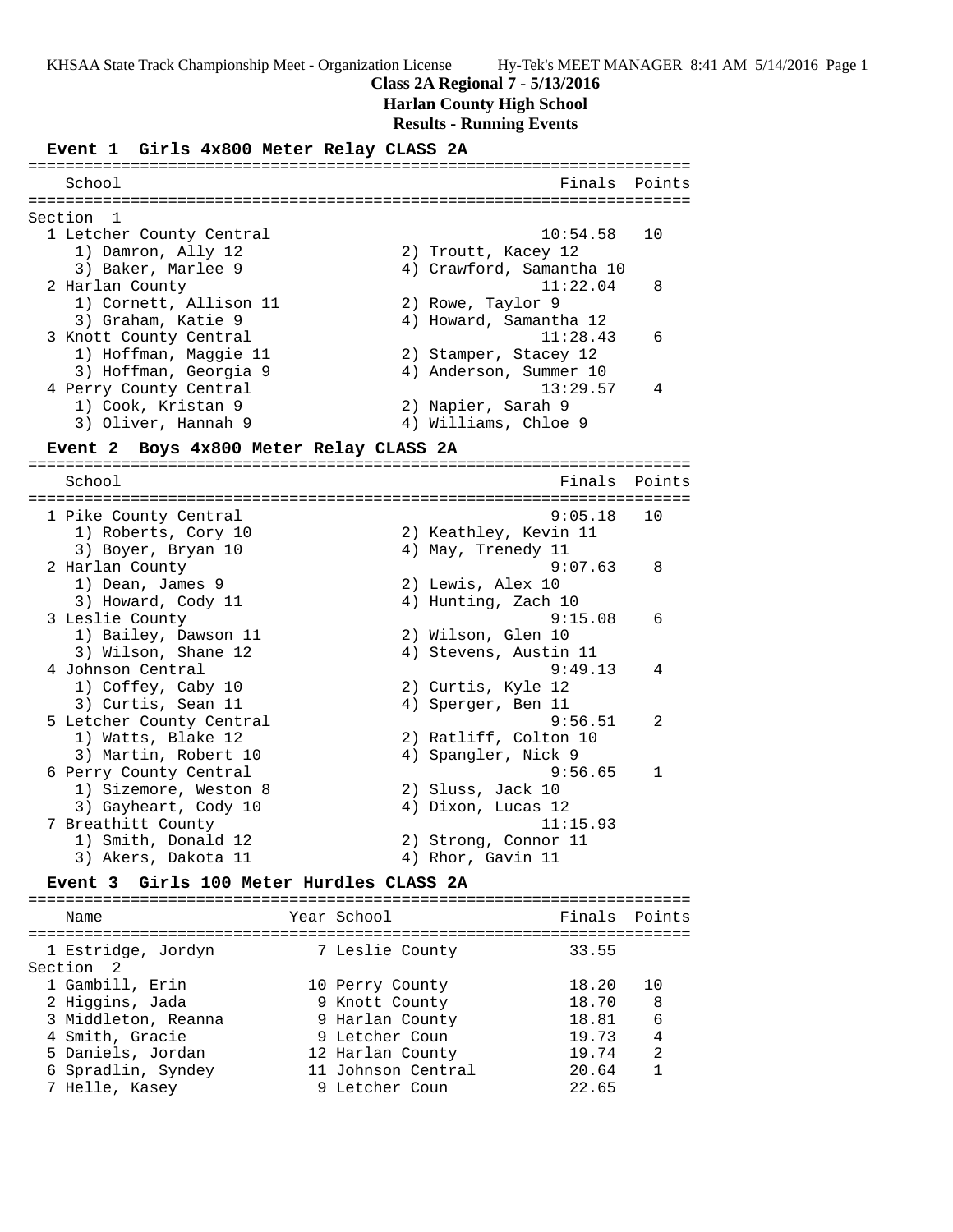# **Class 2A Regional 7 - 5/13/2016**

**Harlan County High School**

| Event 3 Girls 100 Meter Hurdles CLASS 2A                     |                                                                      |                         |              |
|--------------------------------------------------------------|----------------------------------------------------------------------|-------------------------|--------------|
| 8 Hicks, Emilie                                              | 11 Perry County                                                      | 28.36                   |              |
| Event 4 Boys 110 Meter Hurdles CLASS 2A                      |                                                                      |                         |              |
| Name                                                         | Year School                                                          | Finals Points           |              |
| Section 1                                                    |                                                                      |                         |              |
| 1 Thatcher, Dawson<br>2 Doan, Willie<br>Section <sub>2</sub> | 11 Breathitt County<br>10 Harlan County                              | 20.84<br>21.11          |              |
| 1 Vance, Lucas<br>2 Ritchie, Alex                            | 11 Leslie County<br>9 Perry County                                   | 18.51<br>18.60          | 10<br>8      |
| 3 Boggs, Tyler<br>4 Dixon, Chris<br>5 Eiserman, Zach         | 9 Letcher Coun<br>12 Perry County<br>11 Breathitt County             | 18.88<br>19.52<br>19.53 | 6<br>4<br>2  |
| 6 Bray, Dean<br>7 Engle, Devon<br>-- Wesley, Jayden          | 11 Leslie County<br>11 Pike County Central<br>10 Pike County Central | 20.03<br>20.17<br>DNF   | $\mathbf{1}$ |
|                                                              |                                                                      |                         |              |
| Event 5 Girls 100 Meter Dash CLASS 2A                        |                                                                      |                         |              |
| Name                                                         | Year School                                                          | Finals Points           |              |
|                                                              |                                                                      |                         |              |
| Section 1<br>1 Horton, Taylor                                | 10 Belfry                                                            | 13.88                   | 2            |
| 2 Artis, Deandria                                            | 9 Belfry                                                             | 14.11                   | 1            |
| 3 Spradlin, Syndey                                           | 11 Johnson Central                                                   | 14.37                   |              |
| 4 Westfelt, Shiann                                           | 8 Harlan County                                                      | 14.40                   |              |
| 5 Kincer, Karlee                                             | 9 Letcher Coun                                                       | 14.65                   |              |
| 6 Bentley, Amidy                                             | 7 Johnson Central                                                    | 15.21                   |              |
| 7 Hudson, Madison<br>Section <sub>2</sub>                    | 8 Breathitt County                                                   | 15.49                   |              |
| 1 Hunter, Kathryn                                            | 9 Knott County                                                       | 12.92                   | 10           |
| 2 Hunter, Sarah                                              | 11 Knott County                                                      | 13.07                   | 8            |
| 3 Tiehen, Lamis                                              | 10 Perry County                                                      | 13.51                   | 6            |
| 4 Mchargue, Phebe                                            | 9 Harlan County                                                      | 13.84                   | 4            |
| 5 Griffith, Hannah                                           | 9 Breathitt County                                                   | 14.15                   |              |
| 6 Little, Madison                                            | 11 Leslie County                                                     | 14.17                   |              |
| 7 Rhodes, Kimberly                                           | 11 Perry County                                                      | 14.44                   |              |
| 8 Adams, Aaliyah                                             | 10 Pike County Central                                               | 15.31                   |              |
| Boys 100 Meter Dash CLASS 2A<br><b>Event 6</b>               |                                                                      |                         |              |
| Name                                                         | Year School                                                          | Finals                  | Points       |
| Section 1                                                    |                                                                      |                         |              |
| 1 Adams, Austin                                              | 10 Harlan County                                                     | 12.10                   | 1            |
| 2 Eldridge, Tyler                                            | 12 Perry County                                                      | 12.47                   |              |
| 3 Williams, Adrian                                           | 12 Powell County                                                     | 12.54                   |              |
| 4 Goble, Linzie                                              | 11 Johnson Central                                                   | 12.59                   |              |
| 5 Brown, Matthew                                             | 7 Harlan County                                                      | 12.69                   |              |
| 6 Stanley, Gabe                                              | 12 Pike County Central                                               | 12.70                   |              |
| 7 Lewis, Lakota                                              | 9 Letcher Coun                                                       | 13.31                   |              |
| 8 Stamper, Cody                                              | 12 Letcher Coun                                                      | 13.33                   |              |
| Section<br>2                                                 |                                                                      |                         |              |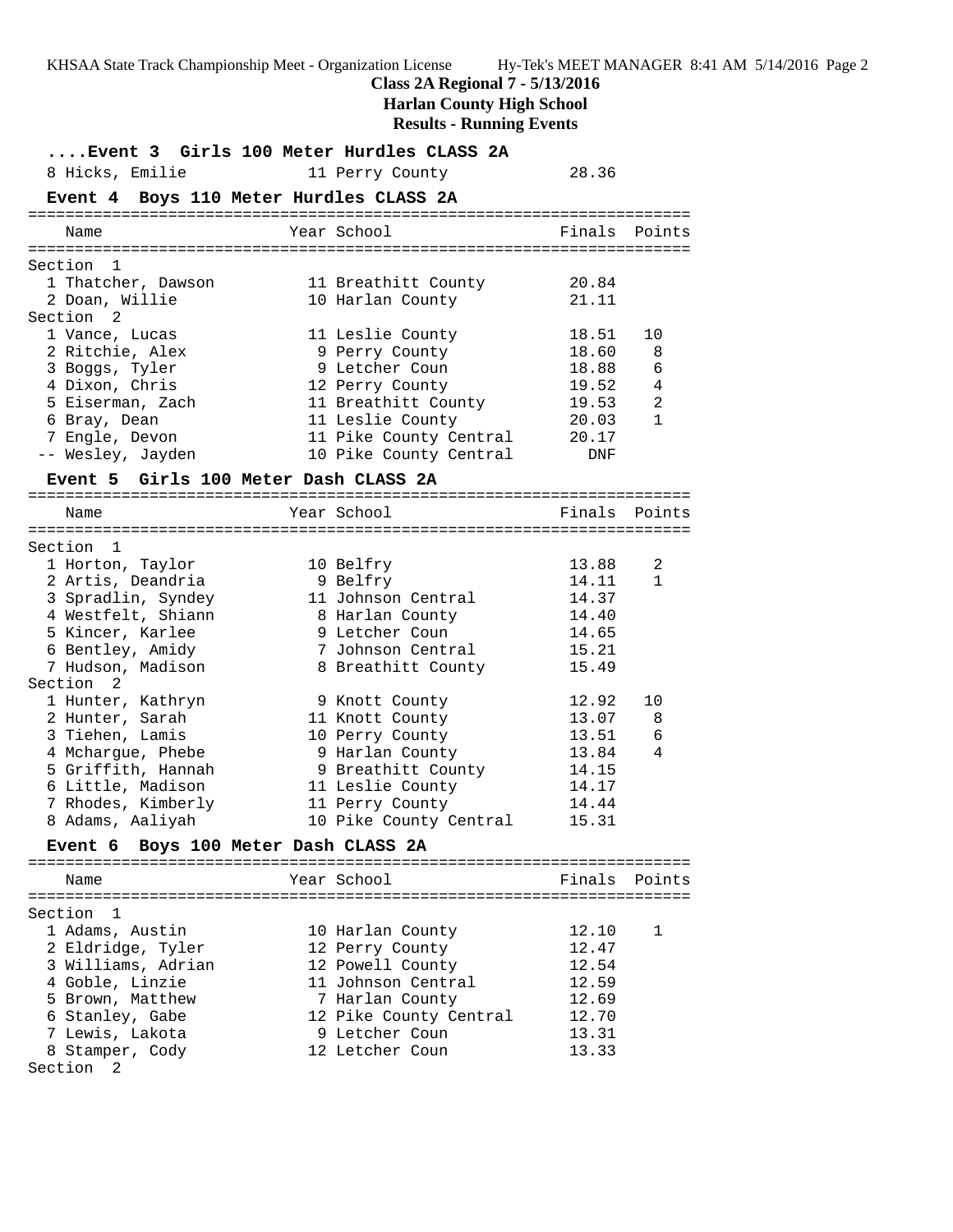### **Class 2A Regional 7 - 5/13/2016**

**Harlan County High School**

**Results - Running Events**

## **....Event 6 Boys 100 Meter Dash CLASS 2A** 1 Starcher, Dakota 9 Pike County Central 11.56 10 2 Collins, James 12 Breathitt County 11.60 8 3 Hunter, Taveon 10 Belfry 11.61 6

| 4 Whitaker, Kyle    | 11 Leslie County    | 11.79<br>4  |
|---------------------|---------------------|-------------|
| 5 Smith, Tatan      | 9 Leslie County     | 12.03<br>-2 |
| 6 Little, Ethan     | 11 Breathitt County | 12.21       |
| 7 Kidd, Tyler       | 10 Knott County     | 12.28       |
| 8 Caudill, Chandler | 10 Perry County     | 12.29       |

### **Event 7 Girls 4x200 Meter Relay CLASS 2A**

======================================================================= School **Finals Points** ======================================================================= Section 1 1 Knott County Central 1:54.61 10 1) Hunter, Kathryn 9 2) Stamper, Stacey 12 3) Waugh, Kristen 11 (4) Hunter, Sarah 11 2 Harlan County 1:58.14 8 1) Mchargue, Phebe 9 2) Middleton, Reanna 9 3) Johnson, Katelyn 9  $\hskip1cm \hskip1cm 4$ ) Nolan, Kali 11 3 Perry County Central 1:59.54 6 1) Gambill, Erin 10 2) Hicks, Emilie 11 3) Dixon, Morgyn 11 4) Tiehen, Lamis 10 4 Letcher County Central 2:02.21 4 1) Damron, Ally 12 2) Kincer, Karlee 9 3) Smith, Gracie 9 4) Helle, Kasey 9 5 Johnson Central 2:03.92 2 1) Anderson, Madison 12 3) Bentley, Amidy 7 3) O'Brian, Allyson 7 4) Burchett, Shandra 12 6 Leslie County 2:06.18 1 1) Asher, Kaylyn 11 2) Gay, Cadie 12 3) Gay, Kelsey 12 4) Howard, Kennedy 10 7 Pike County Central 2:07.00 1) Diamond, Rebecca 9 2) Adams, Aaliyah 10 3) Mccoy, Mekeria 9 4) Allen, Bethany 10 8 Breathitt County 2:14.88 1) Butler, Autumn 8 2) Gross, Ashlee 11 3) McIntosh, Morgan 8  $\hskip 1.5cm 4$  Hudson, Madison 8 **Event 8 Boys 4x200 Meter Relay CLASS 2A** ======================================================================= School **Finals** Points ======================================================================= 1 Belfry 1:36.29 10 1) Hunter, Taveon 10 2) Corbett, Job 10 3) Corbett, Noah 11 (4) Willis, Xondre 12 2 Perry County Central 2 2 2 2 2 38.84 8 1) Watts, John 11 2) Eldridge, Tyler 12 3) Combs, Dagen 11 4) Caudill, Chandler 10 3 Pike County Central 1:38.88 6 1) Mullins, Austin 11 (2) Burnett, Tyler 12 3) Stanley, Gabe 12 (4) Harris, Stone 11 4 Harlan County 1:39.79 4 1) Adams, Austin 10 2) Owens, Hunter 10 3) Shepherd, Dalton 11 (4) Scearse, Tylor 11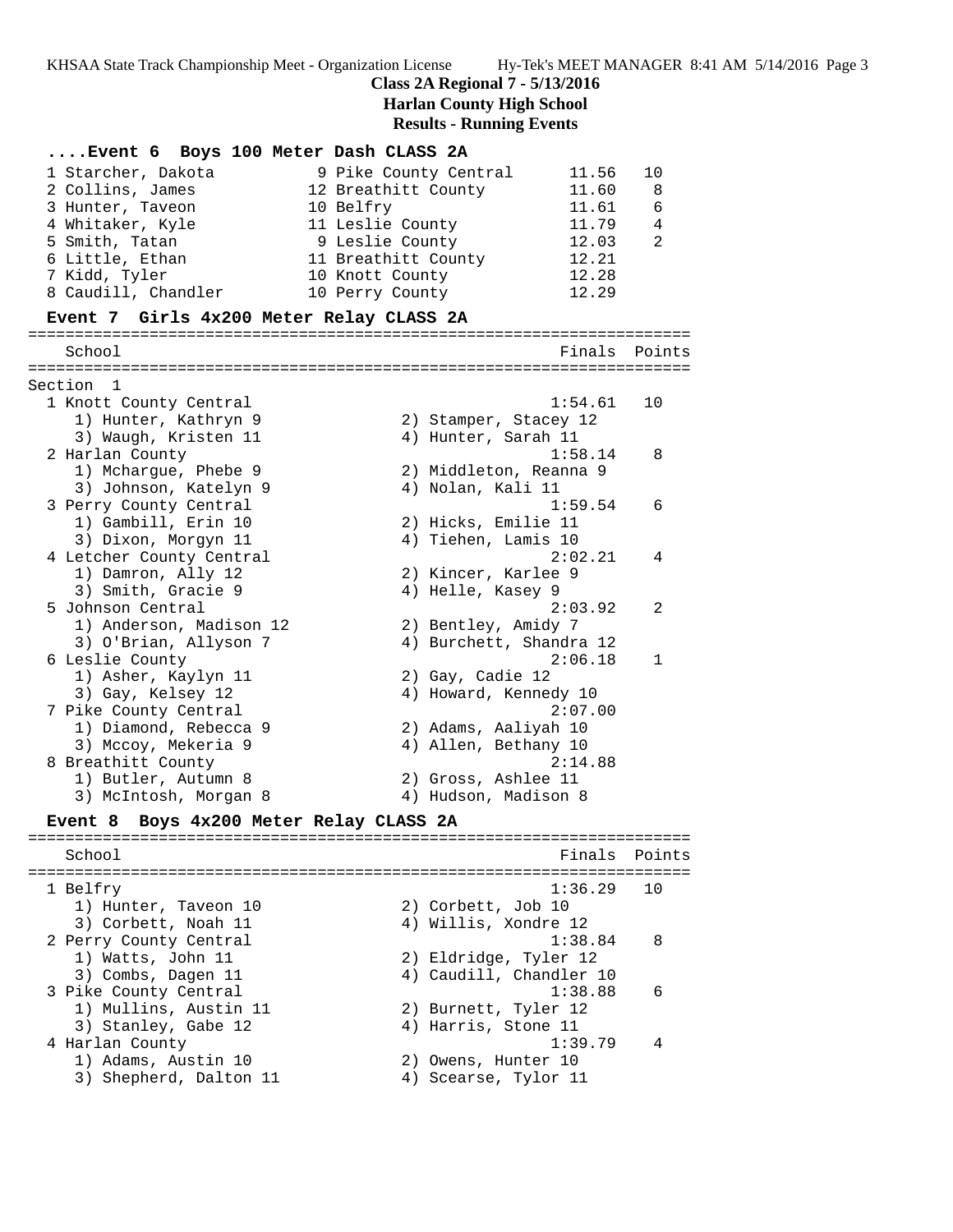### **Class 2A Regional 7 - 5/13/2016**

## **Harlan County High School**

### **Results - Running Events**

## **....Event 8 Boys 4x200 Meter Relay CLASS 2A**

| 5 Breathitt County       |                        | 1:46.83              | -2. |
|--------------------------|------------------------|----------------------|-----|
| 1) Manns, Braden 11      |                        | 2) Manns, Dalton 8   |     |
|                          | 3) Eiserman, Braxton 9 | 4) Tilford, Jarod 11 |     |
| 6 Letcher County Central |                        | 1:50.96              |     |
| 1) Martin, Robert 10     |                        | 2) Stamper, Cody 12  |     |
| 3) Watts, Blake 12       |                        | 4) Lewis, Lakota 9   |     |
| -- Leslie County         |                        | DNF                  |     |
| 1) Bray, Connor 11       |                        | 2) Dixon, Tyler 10   |     |
| 3) Smith, Tatan 9        |                        | 4) Whitaker, Kyle 11 |     |
|                          |                        |                      |     |

### **Event 9 Girls 1600 Meter Run CLASS 2A**

======================================================================= Name The School Team School (Finals Points ======================================================================= 1 Keathley, Kaitlyn 9 Pike County Central 5:57.44 10 2 Cornett, Allison 11 Harlan County 6:08.59 8 3 Crawford, Samantha 10 Letcher Coun 6:19.22 6 4 Troutt, Kacey 12 Letcher Coun 6:24.87 4 5 Burchett, Olivia 11 Johnson Central 6:28.16 2 6 Newell, Cassandra 11 Pike County Central 6:35.21 1 7 Epperson, Breanna 10 Harlan County 6:37.70 8 Hoffman, Georgia 9 Knott County 6:47.36 9 Slone, Eden 9 Knott County 7:03.46 10 Gross, Katlin 11 Breathitt County 8:13.89 -- Hudson, Madison 8 Breathitt County DNF

### **Event 10 Boys 1600 Meter Run CLASS 2A**

======================================================================= Name Year School Finals Points ======================================================================= 1 Curtis, Sean 11 Johnson Central 4:58.18 10 2 Keathley, Kevin 11 Pike County Central 5:03.70 8 3 Wilson, Shane 12 Leslie County 5:10.68 6 4 Baker, Brandon 10 Powell County 5:11.07 4 5 Lewis, Alex 10 Harlan County 5:14.18 2 6 Dean, James 9 Harlan County 5:15.05 1 7 Stevens, Austin 11 Leslie County 5:18.08 8 Watson, Cade 9 Belfry 5:28.08 9 Curtis, Kyle 12 Johnson Central 5:37.39 10 Sizemore, Weston 8 Perry County 5:43.97 11 Slone, Nicholas 10 Knott County 5:51.86 12 Gayheart, Cody 10 Perry County 5:56.19 13 Mullins, Beau 12 Pike County Central 6:27.26 14 Strong, Connor 11 Breathitt County 6:57.81

## **Event 11 Girls 4x100 Meter Relay CLASS 2A**

======================================================================= School Finals Points ======================================================================= 1 Knott County Central 1) Hunter, Kathryn 9 2) Higgins, Jada 9 3) Waugh, Kristen 11 (4) Hunter, Sarah 11 2 Harlan County 56.61 8 1) Mchargue, Phebe 9 2) Middleton, Reanna 9 3) Johnson, Katelyn 9  $\hskip1cm \hskip1cm 4$ ) Nolan, Kali 11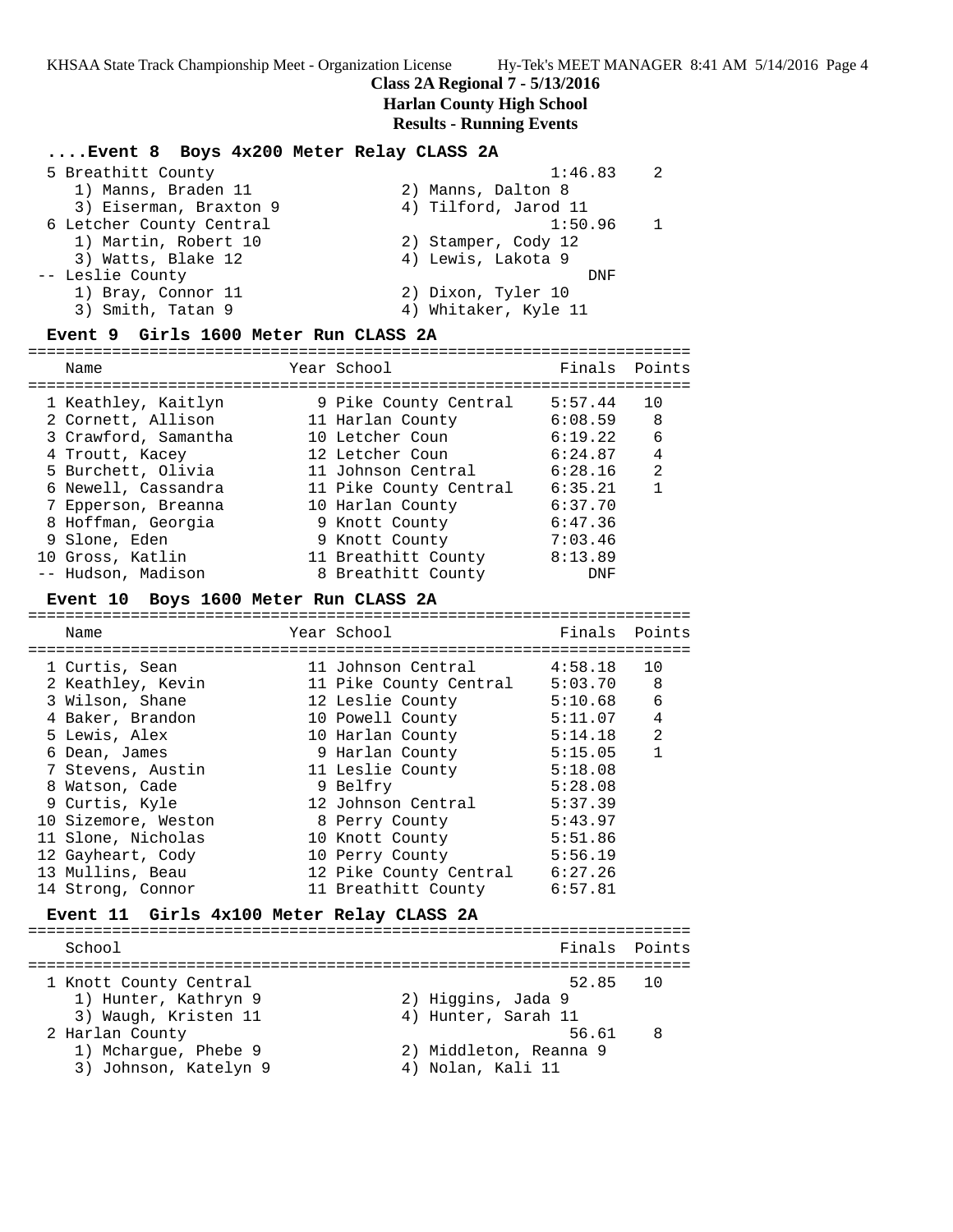## **Class 2A Regional 7 - 5/13/2016**

# **Harlan County High School**

**Results - Running Events**

## 3 Perry County Central 56.70 6 1) Couch, Allison 9 2) Rhodes, Kimberly 11 3) Arredondo, Kelly 10 4) Tiehen, Lamis 10 4 Letcher County Central 58.33 4

**....Event 11 Girls 4x100 Meter Relay CLASS 2A**

| 1) Damron, Ally 12      | 2) Kincer, Karlee 9       |
|-------------------------|---------------------------|
| 3) Bentley, Abby 9      | 4) Smith, Gracie 9        |
| 5 Johnson Central       | - 2<br>59.55              |
| 1) Bentley, Amidy 7     | 2) O'Brian, Allyson 7     |
| 3) Burchett, Shandra 12 | 4) Spradlin, Syndey 11    |
| 6 Pike County Central   | 1:01.82<br>$\overline{1}$ |
| 1) Adams, Aaliyah 10    | 2) Mccoy, Mekeria 9       |
| 3) Allen, Bethany 10    | 4) Smith, Harley 9        |
| 7 Breathitt County      | 1:05.20                   |
| 1) Butler, Autumn 8     | 2) Hudson, Madison 8      |
| 3) Gross, Ashlee 11     | 4) McIntosh, Morgan 8     |

### **Event 12 Boys 4x100 Meter Relay CLASS 2A**

======================================================================= School Finals Points ======================================================================= 1 Breathitt County 45.77 10 1) Pelfrey, Tyler 12 2) Baker, Justin 12 3) Little, Ethan 11 (4) Collins, James 12 2 Belfry 2 and 2 and 2 and 2 and 2 and 2 and 2 and 2 and 2 and 2 and 2 and 2 and 2 and 2 and 2 and 2 and 2 and 2 and 2 and 2 and 2 and 2 and 2 and 2 and 2 and 2 and 2 and 2 and 2 and 2 and 2 and 2 and 2 and 2 and 2 and 2 a 1) Hunter, Taveon 10 2) Corbett, Job 10 3) Corbett, Noah 11 4) Willis, Xondre 12 3 Perry County Central 47.44 6 1) Watts, John 11 2) Eldridge, Tyler 12 3) Combs, Dagen 11 4) Caudill, Chandler 10 4 Leslie County 47.85 4 1) Bray, Connor 11 2) Smith, Tatan 9 3) Whitaker, Kyle 11  $\hskip1cm 4$ ) Wilson, Trey 12 5 Harlan County 47.91 2 1) Adams, Austin 10 2) Owens, Hunter 10 3) Shepherd, Dalton 11  $\qquad \qquad$  4) Scearse, Tylor 11 6 Pike County Central 49.22 1 1) Harris, Stone 11 2) Burnett, Tyler 12 3) Stanley, Gabe 12 4) Johnson, Christian 12 7 Letcher County Central 52.69 1) Boggs, Tyler 9 2) Stamper, Cody 12 3) Watts, Blake 12 (4) Lewis, Lakota 9 8 Johnson Central 2008 1:00.49 1) Tackett, Bowen 10 2) Wells, Marcus 10 3) Caudill, Trey 10 4) Sloan, Gunner 11

#### **Event 13 Girls 400 Meter Dash CLASS 2A**

======================================================================= Name **Year School Finals** Points ======================================================================= 1 Howard, Samantha 12 Harlan County 1:09.33 2 Bentley, Abby 9 Letcher Coun 1:13.24 3 Napier, Sarah 9 Perry County 1:17.06 4 McIntosh, Morgan 8 Breathitt County 1:18.52 5 O'Brian, Allyson 7 Johnson Central 1:19.61 Section 2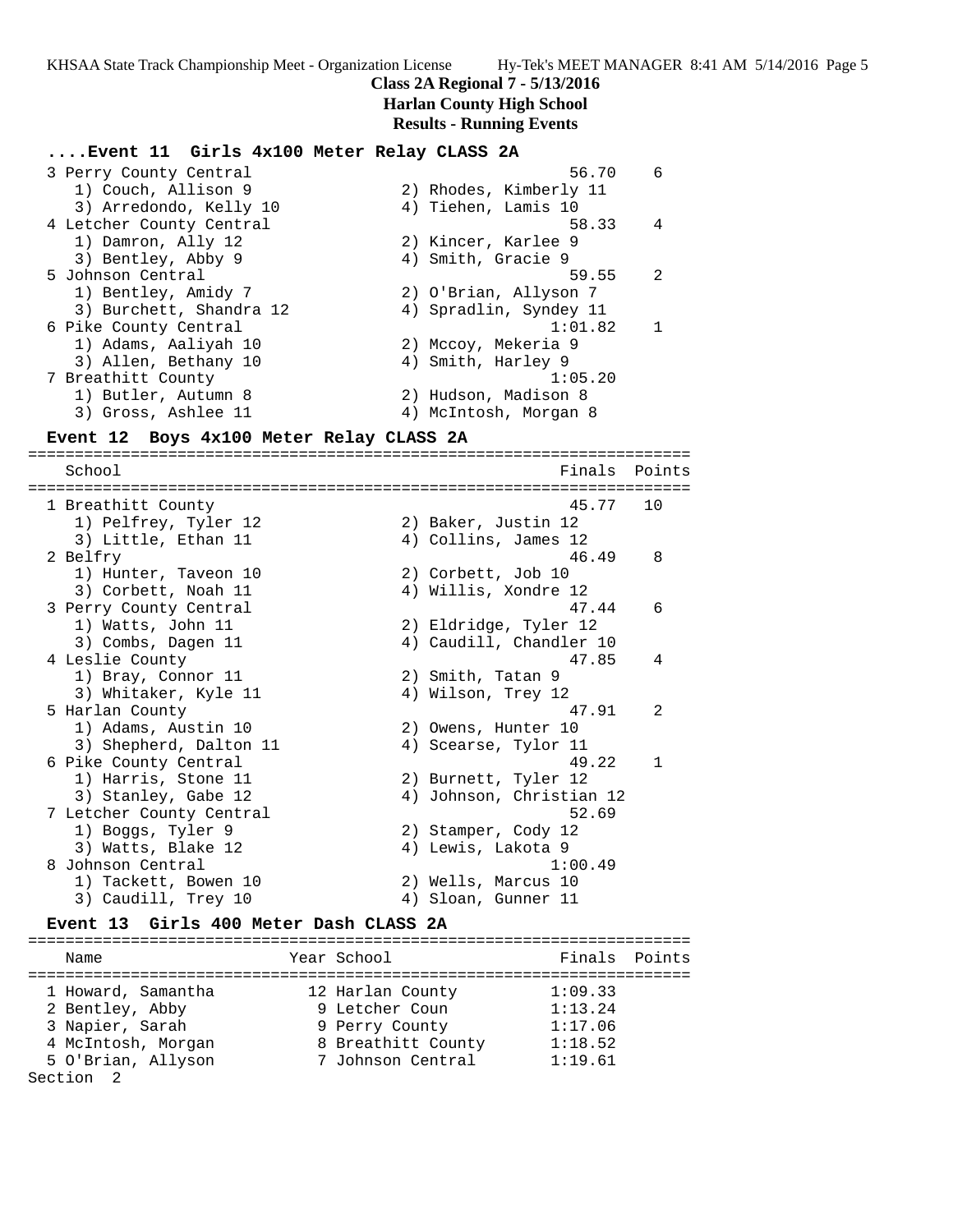# **Class 2A Regional 7 - 5/13/2016**

# **Harlan County High School**

| Event 13 Girls 400 Meter Dash CLASS 2A    |                                    |                    |                   |
|-------------------------------------------|------------------------------------|--------------------|-------------------|
| 1 Anderson, Summer                        | 10 Knott County                    | 1:03.26            | 10                |
| 2 Little, Madison                         | 11 Leslie County                   | 1:03.33            | 8                 |
| 3 Howard, Kennedy                         | 10 Leslie County                   | 1:05.98            | 6                 |
| 4 Wells, Katie                            | 9 Johnson Central                  | 1:06.93            | 4                 |
| 5 Cook, Kristan                           | 9 Perry County                     | 1:06.95            | 2                 |
| 6 Waugh, Kristen                          | 11 Knott County                    | 1:07.77            | $\mathbf{1}$      |
| 7 Diamond, Rebecca                        | 9 Pike County Central              | 1:08.93            |                   |
| 8 Johnson, Katelyn                        | 9 Harlan County                    | 1:09.46            |                   |
| Event 14 Boys 400 Meter Dash CLASS 2A     |                                    |                    |                   |
| Name                                      | Year School                        | Finals             | Points            |
| Section 1                                 |                                    |                    |                   |
| 1 Rhor, Gavin                             | 11 Breathitt County                | 1:00.00            |                   |
| 2 Coffey, Caby                            | 10 Johnson Central                 | 1:01.87            |                   |
| 3 Gannon, Tyler                           | 9 Belfry                           | 1:03.76            |                   |
| 4 Andersen, Devon                         | 10 Belfry                          | 1:05.10            |                   |
| 5 Martin, Robert                          | 10 Letcher Coun                    | 1:06.06            |                   |
| 6 Tilford, Jarod                          | 11 Breathitt County                | 1:06.77            |                   |
| 7 Sperger, Ben                            | 11 Johnson Central                 | 1:17.54            |                   |
| Section 2                                 |                                    |                    |                   |
| 1 Starcher, Dakota                        | 9 Pike County Central              | 54.53              | 10                |
| 2 Dixon, Tyler                            | 10 Leslie County                   | 55.49              | 8                 |
| 3 Napier, Cameron                         | 10 Leslie County                   | 55.92              | $\epsilon$        |
| 4 Shepherd, Dalton                        | 11 Harlan County                   | 57.67              | $\overline{4}$    |
| 5 Sluss, Jack                             | 10 Perry County                    | 59.51              | 2                 |
| 6 Conn, Aaron                             | 9 Powell County                    | 59.55              | $\mathbf{1}$      |
| 7 Huff, Shawn                             | 10 Perry County                    | 1:00.91            |                   |
| 8 Hunting, Zach                           | 10 Harlan County                   | 1:03.06            |                   |
| Event 15 Girls 300 Meter Hurdles CLASS 2A |                                    |                    |                   |
|                                           |                                    |                    |                   |
| Name                                      | Year School                        | Finals             | Points            |
|                                           |                                    |                    |                   |
| Section 1                                 |                                    |                    |                   |
| 1 Gay, Kelsey                             | 12 Leslie County                   | 1:05.41            |                   |
| Section 2                                 |                                    |                    |                   |
| 1 Higgins, Jada                           | 9 Knott County                     | 52.46<br>52.81     | 10                |
| 2 Nolan, Kali                             | 11 Harlan County                   |                    | 8                 |
| 3 Baker, Marlee                           | 9 Letcher Coun                     | 52.90              | 6                 |
| 4 Hicks, Emilie                           | 11 Perry County                    | 57.47              | 4                 |
| 5 Daniels, Jordan                         | 12 Harlan County<br>9 Letcher Coun | 58.66              | 2<br>$\mathbf{1}$ |
| 6 Helle, Kasey                            |                                    | 1:00.70            |                   |
| 7 Slone, Katie<br>8 Washburn, Alex        | 11 Knott County                    | 1:01.44<br>1:01.97 |                   |
|                                           | 11 Leslie County                   |                    |                   |
| Event 16 Boys 300 Meter Hurdles CLASS 2A  |                                    |                    |                   |
| Name                                      | Year School                        | Finals             | Points            |
|                                           |                                    |                    |                   |
| Section<br>1                              |                                    |                    |                   |
| 1 Boggs, Tyler                            | 9 Letcher Coun                     | 48.70              | 1                 |
| 2 Thatcher, Dawson                        | 11 Breathitt County                | 51.28              |                   |
| 3 Sanders, Seth                           | 11 Harlan County                   | 55.44              |                   |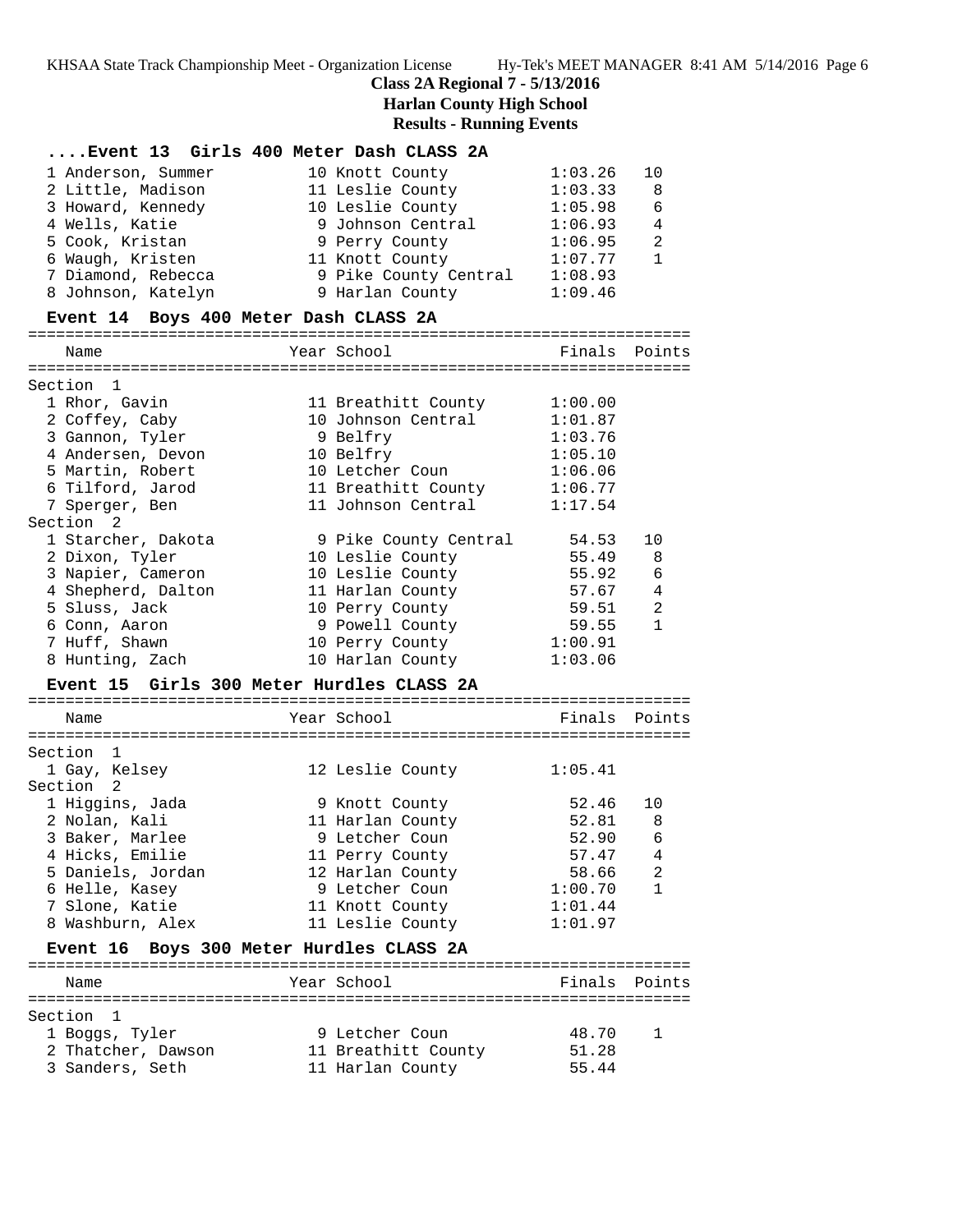$S<sub>oution</sub>$  2

## **Class 2A Regional 7 - 5/13/2016**

**Harlan County High School**

## **Results - Running Events**

## **....Event 16 Boys 300 Meter Hurdles CLASS 2A**

| SECLIUII Z       |                        |         |                |
|------------------|------------------------|---------|----------------|
| 1 Vance, Lucas   | 11 Leslie County       | 44.16   | 10             |
| 2 Curtis, Sean   | 11 Johnson Central     | 45.00   | - 8            |
| 3 Bray, Dean     | 11 Leslie County       | 45.52   | - 6            |
| 4 Wesley, Jayden | 10 Pike County Central | 47.77   | $\overline{4}$ |
| 5 Engle, Devon   | 11 Pike County Central | 47.97   | $\overline{2}$ |
| 6 Ritchie, Alex  | 9 Perry County         | 51.93   |                |
| 7 Spangler, Nick | 9 Letcher Coun         | 56.88   |                |
| 8 Dixon, Chris   | 12 Perry County        | 1:06.92 |                |
|                  |                        |         |                |

#### **Event 17 Girls 800 Meter Run CLASS 2A**

=======================================================================

| Name                  | Year School            | Finals  | Points       |
|-----------------------|------------------------|---------|--------------|
|                       |                        |         |              |
| Section 1             |                        |         |              |
| 1 Howard, Kennedy     | 10 Leslie County       | 2:38.72 | 10           |
| 2 Little, Madison     | 11 Leslie County       | 2:39.76 | 8            |
| 3 Howard, Samantha    | 12 Harlan County       | 2:42.96 | 6            |
| 4 Cornett, Allison    | 11 Harlan County       | 2:45.06 | 4            |
| 5 Troutt, Kacey       | 12 Letcher Coun        | 2:52.80 | 2            |
| 6 Burchett, Olivia    | 11 Johnson Central     | 2:57.49 | $\mathbf{1}$ |
| 7 Cook, Kristan       | 9 Perry County         | 3:00.25 |              |
| 8 Hoffman, Georgia    | 9 Knott County         | 3:01.76 |              |
| 9 Newell, Cassandra   | 11 Pike County Central | 3:08.70 |              |
| 10 Gauze, Stephanie   | 10 Belfry              | 3:18.45 |              |
| -- Crawford, Samantha | 10 Letcher Coun        | DNF     |              |

### **Event 18 Boys 800 Meter Run CLASS 2A**

======================================================================= Name The Year School Team Points Points ======================================================================= 1 Roberts, Cory 10 Pike County Central 2:16.21 10 2 May, Trenedy 11 Pike County Central 2:17.13 8 3 Ratliff, Colton 10 Letcher Coun 2:17.76 6 4 Bailey, Dawson 11 Leslie County 2:18.12 4 5 Lee, Josh 9 Harlan County 2:21.59 2 6 Wilson, Glen 10 Leslie County 2:22.73 1 7 Hunting, Zach 10 Harlan County 2:24.75 8 Watson, Cade 9 Belfry 2:25.44 9 Blair, James 12 Perry County 2:28.13 10 Gayheart, Cody 10 Perry County 2:38.69 11 Henson, Hunter 11 Breathitt County 2:44.88

## **Event 19 Girls 200 Meter Dash CLASS 2A**

======================================================================= Name The Year School The Finals Points ======================================================================= 1 O'Brian, Allyson 7 Johnson Central 34.82 2 Turner, Akiela 9 Leslie County 36.81 3 Estridge, Jordyn 7 Leslie County 39.63 Section 2 1 Horton, Taylor 10 Belfry 30.09 4 2 Kincer, Karlee 9 Letcher Coun 31.03 3 Spivey, Caytlyn 10 Powell County 31.50 4 Arredondo, Kelly 10 Perry County 31.55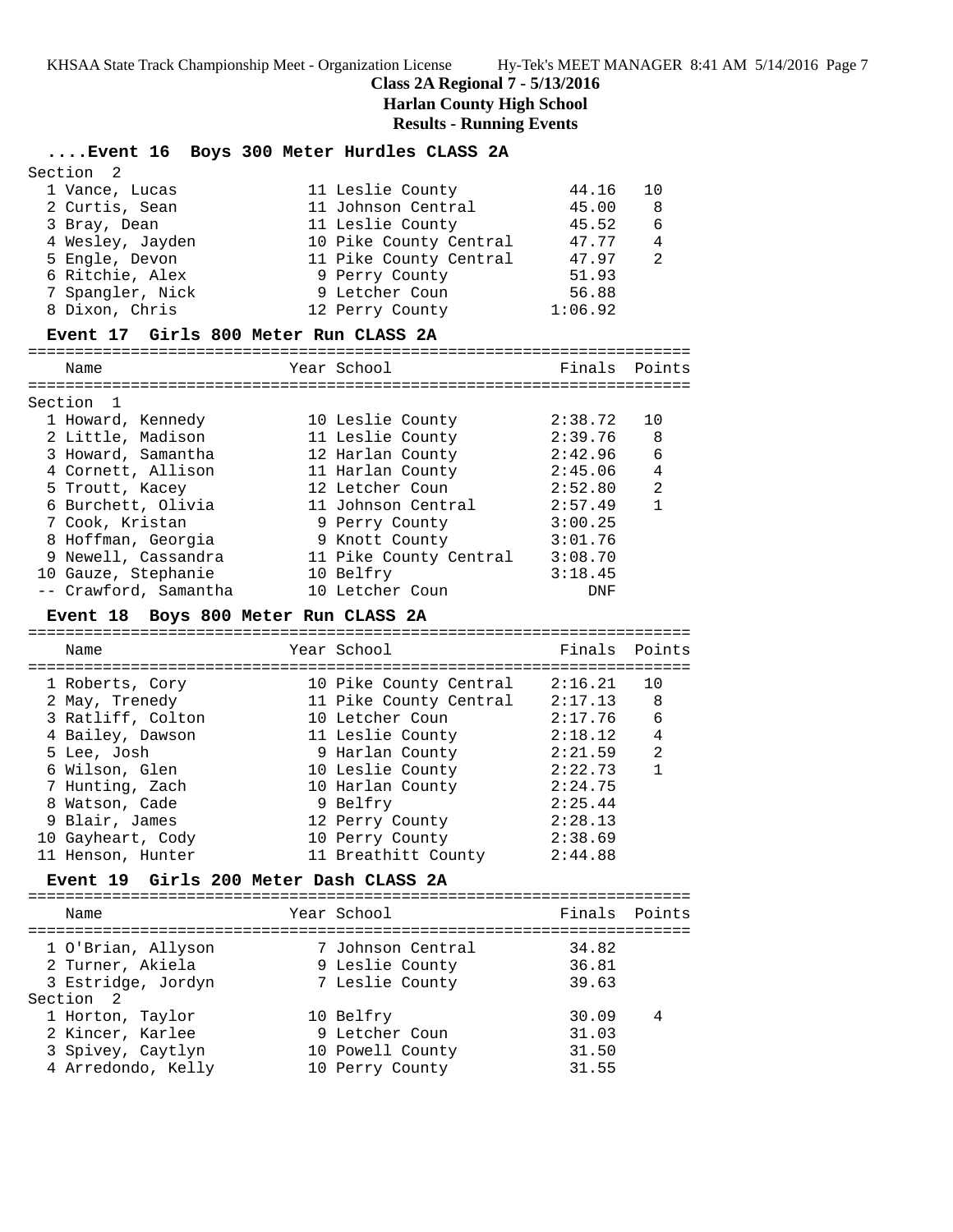## **Class 2A Regional 7 - 5/13/2016 Harlan County High School Results - Running Events**

| Event 19 Girls 200 Meter Dash CLASS 2A   |                        |          |                |
|------------------------------------------|------------------------|----------|----------------|
| 5 Mccoy, Mekeria                         | 9 Pike County Central  | 32.74    |                |
| 6 Gross, Ashlee                          | 11 Breathitt County    | 32.82    |                |
| 7 Allen, Bethany                         | 10 Pike County Central | 34.10    |                |
| Section 3                                |                        |          |                |
| 1 Hunter, Sarah                          | 11 Knott County        | 27.67    | 10             |
| 2 Hunter, Kathryn                        | 9 Knott County         | 28.41    | 8              |
| 3 Dotson, Kendall                        | 11 Belfry              | 29.75    | 6              |
| 4 Middleton, Reanna                      | 9 Harlan County        | 30.12    | $\overline{2}$ |
| 5 Griffith, Hannah                       | 9 Breathitt County     | 30.25    | $\mathbf{1}$   |
| 6 Dixon, Morgyn                          | 11 Perry County        | 30.80    |                |
| 7 Smith, Gracie                          | 9 Letcher Coun         | 31.21    |                |
| 8 Sanchez, Iris                          | 11 Harlan County       | 32.33    |                |
| Event 20 Boys 200 Meter Dash CLASS 2A    |                        |          |                |
| Name                                     | Year School            | Finals   | Points         |
|                                          |                        |          |                |
| Section 1                                |                        |          |                |
| 1 Dixon, Tyler                           | 10 Leslie County       | 25.58    |                |
| 2 Owens, Hunter                          | 10 Harlan County       | 25.69    |                |
| 3 Burnett, Tyler                         | 12 Pike County Central | 25.79    |                |
| 4 Manns, Braden                          | 11 Breathitt County    | 26.77    |                |
| 5 Stamper, Cody                          | 12 Letcher Coun        | 28.26    |                |
| 6 Pollard, Mitchell                      | 9 Knott County         | 29.32    |                |
| Section <sub>2</sub>                     |                        |          |                |
| 1 Starcher, Dakota                       | 9 Pike County Central  | 23.59    | 10             |
| 2 Hunter, Taveon                         | 10 Belfry              | 23.65    | 8              |
| 3 Whitaker, Kyle                         | 11 Leslie County       | 23.99    | 6              |
| 4 Collins, James                         | 12 Breathitt County    | 24.11    | 4              |
| 5 Adams, Austin                          | 10 Harlan County       | 25.00    | 2              |
| 6 Goble, Linzie                          | 11 Johnson Central     | 25.48    | $\mathbf{1}$   |
| 7 Watts, John                            | 11 Perry County        | 26.74    |                |
| Event 21 Girls 3200 Meter Run CLASS 2A   |                        |          |                |
| Name                                     | Year School            | Finals   | Points         |
|                                          |                        |          |                |
| Section 1                                |                        |          |                |
| 1 Keathley, Kaitlyn                      | 9 Pike County Central  | 13:32.32 | 10             |
| 2 Cornett, Allison                       | 11 Harlan County       | 13:48.96 | - 8            |
| 3 Graham, Katie                          | 9 Harlan County        | 14:44.46 | 6              |
| 4 Newell, Cassandra                      | 11 Pike County Central | 14:49.24 | 4              |
| 5 Hoffman, Georgia                       | 9 Knott County         | 15:51.24 | $\mathfrak{D}$ |
| -- Slone, Eden                           | 9 Knott County         | DNF      |                |
| -- Crawford, Samantha                    | 10 Letcher Coun        | DNF      |                |
|                                          |                        |          |                |
| Boys 3200 Meter Run CLASS 2A<br>Event 22 |                        |          |                |
| Name                                     | Year School            | Finals   | Points         |
| 1 Wilson, Shane                          | 12 Leslie County       | 11:25.99 | 10             |
| 2 Baker, Brandon                         | 10 Powell County       | 11:27.64 | 8              |
| 3 Stevens, Austin                        | 11 Leslie County       | 11:32.88 | 6              |
| 4 Lewis, Alex                            | 10 Harlan County       | 11:57.60 | 4              |
| 5 Sizemore, Weston                       | 8 Perry County         | 12:03.07 | $\overline{2}$ |
|                                          |                        |          |                |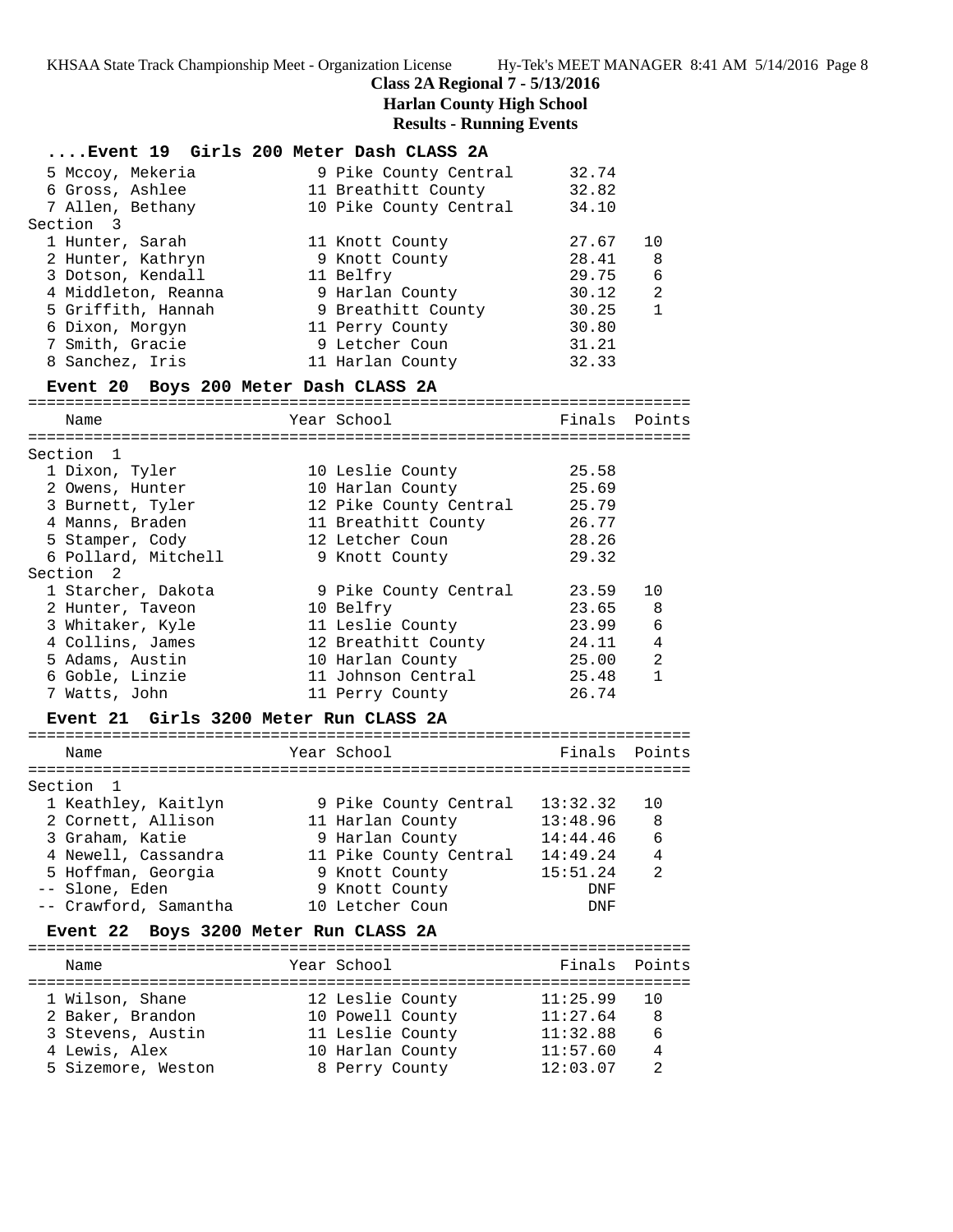# **Class 2A Regional 7 - 5/13/2016**

**Harlan County High School**

| Event 22 Boys 3200 Meter Run CLASS 2A           |                                    |        |                 |
|-------------------------------------------------|------------------------------------|--------|-----------------|
| 6 Keathley, Kevin                               | 12:11.30<br>11 Pike County Central | 1      |                 |
| 7 Dean, James                                   | 9 Harlan County<br>12:56.51        |        |                 |
| 8 Bixler, Pagan                                 | 12 Pike County Central<br>13:09.04 |        |                 |
| 9 Sperger, Ben                                  | 11 Johnson Central<br>13:11.86     |        |                 |
| 10 Clemons, Clay                                | 13:17.76<br>8 Perry County         |        |                 |
| 11 Joseph, Daniel                               | 12 Johnson Central<br>13:56.20     |        |                 |
| 12 Griffith, Rodney                             | 8 Breathitt County<br>14:03.51     |        |                 |
| 13 Kiser, Clayton                               | 9 Letcher Coun<br>14:53.27         |        |                 |
| 14 Carter, Ty                                   | 8 Breathitt County<br>14:55.47     |        |                 |
| Event 23 Girls 4x400 Meter Relay CLASS 2A       |                                    |        |                 |
| School                                          | Finals                             | Points |                 |
|                                                 |                                    |        |                 |
| 1 Harlan County                                 | 4:36.43                            | 10     |                 |
| 1) Howard, Samantha 12                          | 2) Johnson, Katelyn 9              |        |                 |
| 3) Nolan, Kali 11                               | 4) Mchargue, Phebe 9               |        |                 |
| 2 Knott County Central                          | 4:40.05                            | 8      |                 |
| 1) Hoffman, Maggie 11                           | 2) Stamper, Stacey 12              |        |                 |
| 3) Waugh, Kristen 11                            | 4) Anderson, Summer 10             |        |                 |
| 3 Leslie County                                 | 4:45.04                            | 6      |                 |
| 1) Gay, Cadie 12                                | 2) Gay, Kelsey 12                  |        |                 |
| 3) Howard, Kennedy 10                           | 4) Little, Madison 11<br>4:53.92   | 2      |                 |
| 4 Letcher County Central<br>1) Troutt, Kacey 12 | 2) Damron, Ally 12                 |        |                 |
| 3) Bentley, Abby 9                              | 4) Helle, Kasey 9                  |        |                 |
| 5 Perry County Central                          | 5:55.78                            | 1      |                 |
| 1) Kilburn, Karleigh 9                          | 2) Williams, Chloe 9               |        |                 |
| 3) Oliver, Hannah 9                             | 4) Napier, Sarah 9                 |        |                 |
| -- Johnson Central                              | DQ                                 | 4      | 2nd broke early |
| 1) Anderson, Madison 12                         | 2) Wells, Katie 9                  |        |                 |
| 3) Burchett, Olivia 11                          | 4) Burchett, Shandra 12            |        |                 |
| Event 24 Boys 4x400 Meter Relay CLASS 2A        |                                    |        |                 |
|                                                 |                                    |        |                 |
| School                                          | Finals                             | Points |                 |
| 1 Leslie County                                 | 3:49.26                            | 10     |                 |
| 1) Bailey, Dawson 11                            | 2) Napier, Cameron 10              |        |                 |
| 3) Dixon, Tyler 10                              | 4) Wilson, Glen 10                 |        |                 |
| 2 Perry County Central                          | 3:50.64                            | 8      |                 |
| 1) Sluss, Jack 10                               | 2) Huff, Shawn 10                  |        |                 |
| 3) Watts, John 11                               | 4) Blair, James 12                 |        |                 |
| 3 Pike County Central                           | 3:51.03                            | 6      |                 |
| 1) Starcher, Dakota 9                           | 2) Mullins, Austin 11              |        |                 |
| 3) Roberts, Cory 10                             | 4) Stanley, Gabe 12                |        |                 |
| 4 Letcher County Central                        | 4:05.32                            | 4      |                 |
| 1) Ratliff, Colton 10                           | 2) Boggs, Tyler 9                  |        |                 |
| 3) Martin, Robert 10                            | 4) Watts, Blake 12                 |        |                 |
| 5 Harlan County                                 | 4:06.26                            | 2      |                 |
| 1) Lee, Josh 9                                  | 2) Howard, Cody 11                 |        |                 |
| 3) Hunting, Zach 10                             | 4) Shepherd, Dalton 11             |        |                 |
| 6 Breathitt County                              | 4:12.30                            | 1      |                 |
| 1) Griffith, Ethan 11                           | 2) Manns, Dalton 8                 |        |                 |
| 3) Akers, Dakota 11                             | 4) Rhor, Gavin 11                  |        |                 |